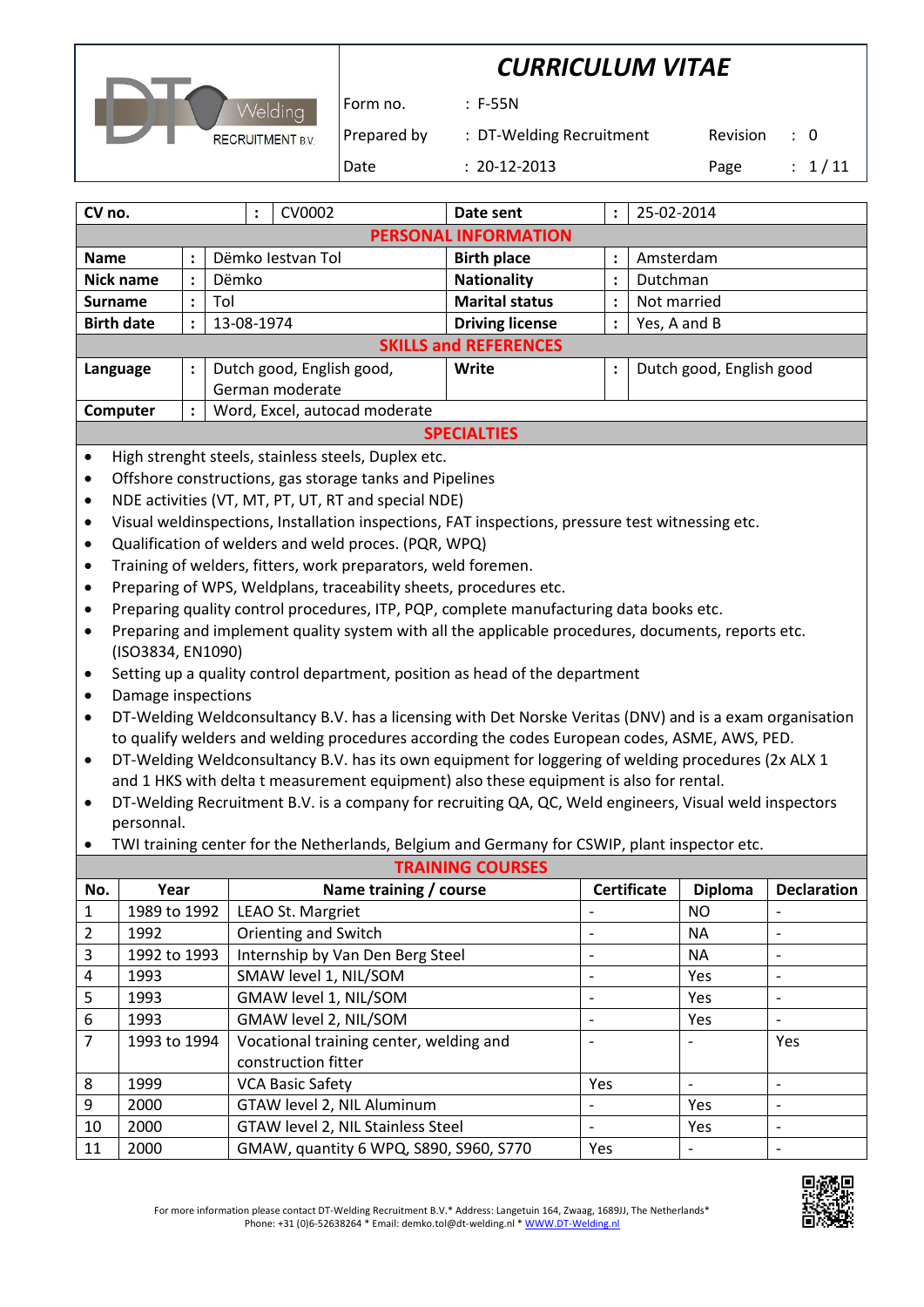

Form no. : F-55N

Prepared by : DT-Welding Recruitment Revision : 0

Date : 20-12-2013 Page : 2/11

|                | <b>Training / Courses continuation</b> |                                                                               |                          |                          |     |                          |
|----------------|----------------------------------------|-------------------------------------------------------------------------------|--------------------------|--------------------------|-----|--------------------------|
| 10             | 2000                                   | GTAW level 2, NIL Stainless Steel                                             |                          | Yes                      |     | $\overline{a}$           |
| 11             | 2000                                   | GMAW, quantity 6 WPQ, S890, S960, S770 (6GR)                                  | Yes                      |                          |     |                          |
| 12             | 2001                                   | SMAW, WPQ, S770 6G                                                            | Yes                      |                          |     |                          |
| 13             | 2003                                   | Turn Course High strength welding                                             |                          | Yes                      |     | $\overline{\phantom{a}}$ |
| 15             | 2004                                   | International Welding Technologist (IWT MLT                                   | Yes                      |                          |     |                          |
|                | 2006                                   | C963)                                                                         |                          | $\overline{\phantom{a}}$ |     |                          |
| 16<br>17       | 2007                                   | Processing of high strength steels<br>Assessor of welder qualifications       | Yes                      | Yes                      |     | $\overline{\phantom{a}}$ |
| 18             | 2008                                   | International Welding Inspector Comprehensive                                 | Yes                      |                          |     |                          |
|                |                                        | level (NL IWI-C 095                                                           |                          |                          |     |                          |
| 19             | 2008                                   | <b>First Aid</b>                                                              | $\overline{\phantom{a}}$ | Yes                      |     | $\overline{\phantom{m}}$ |
| 20             | 2008                                   | Training in Audit skills                                                      | Yes                      |                          |     |                          |
| 21             | 2009                                   | Working with Theodolite                                                       | Yes                      | $\overline{\phantom{a}}$ |     | $\overline{\phantom{0}}$ |
| 22             | 2009                                   | <b>Autocad Basic</b>                                                          | Yes                      | $\overline{\phantom{a}}$ |     | $\overline{a}$           |
| 23             | 2009                                   | VCA full version (For managers)                                               |                          | Yes                      |     | $\overline{a}$           |
| 24             | 2011                                   | ASME IX course (3 days)                                                       | Yes                      | $\frac{1}{2}$            |     | $\overline{a}$           |
| 25             | 2012                                   | CSWIP 3.1 level 2 visual welding inspector<br>Yes<br>$\overline{\phantom{a}}$ |                          |                          |     | $\overline{a}$           |
| 26             | 2013                                   | CSWIP 3.2 level 3 Senior Welding Inspector                                    | Yes                      | $\overline{\phantom{0}}$ |     |                          |
|                |                                        |                                                                               |                          |                          |     |                          |
|                |                                        |                                                                               |                          |                          |     |                          |
|                |                                        |                                                                               |                          |                          |     |                          |
|                |                                        |                                                                               |                          |                          |     |                          |
|                |                                        |                                                                               |                          |                          |     |                          |
|                |                                        | <b>WORKSHOPS</b>                                                              |                          |                          |     |                          |
| No.            | <b>Date</b>                            | <b>Workshop / Seminars</b>                                                    |                          |                          |     | <b>Declaration</b>       |
| 1              | 29-11-2006                             | NIL/BIL symposium (2 days)                                                    |                          |                          | Yes |                          |
| $\overline{2}$ | 17-10-2007                             | NIL/BIL symposium (2 days)                                                    |                          |                          | Yes |                          |
| 3              | 02-10-2008                             | Multiweld welding information day                                             |                          |                          | Yes |                          |
| 4              | 22-04-2012                             | The laying of gas pipelines in the North Sea                                  |                          |                          | Yes |                          |
| 5              | 21-01-2010                             | Cracks in welds                                                               |                          |                          | Yes |                          |
| 6              | 25-02-2010                             | New developments in the field NDE                                             |                          |                          | Yes |                          |
| 7              | 16-12-2010                             | CE marking for steel structures                                               |                          |                          | Yes |                          |
| 8              | 27-01-2011                             | Aluminum welding                                                              |                          |                          | Yes |                          |
| 9              | 24-02-2011                             | <b>Explosion welding</b>                                                      |                          |                          | Yes |                          |
| 10             | 19-04-2011                             | <b>Brazing</b>                                                                |                          |                          | Yes |                          |
| 11             | 19-01-2012                             | Induction heating                                                             |                          |                          | Yes |                          |
| 12             | 19-09-2013<br>24-10-2013               | Schweissen und schneiden (2 Days)<br>AWS and ASME codes                       |                          |                          | Yes |                          |
| 13<br>14       |                                        |                                                                               |                          |                          | Yes |                          |
|                |                                        |                                                                               |                          |                          |     |                          |
|                | <b>WORK EXPERIENCE (employed)</b>      |                                                                               |                          |                          |     |                          |

| Company      | Van Den Berg Steel        |
|--------------|---------------------------|
| Year         | 1992                      |
| Project name | Several internal projects |

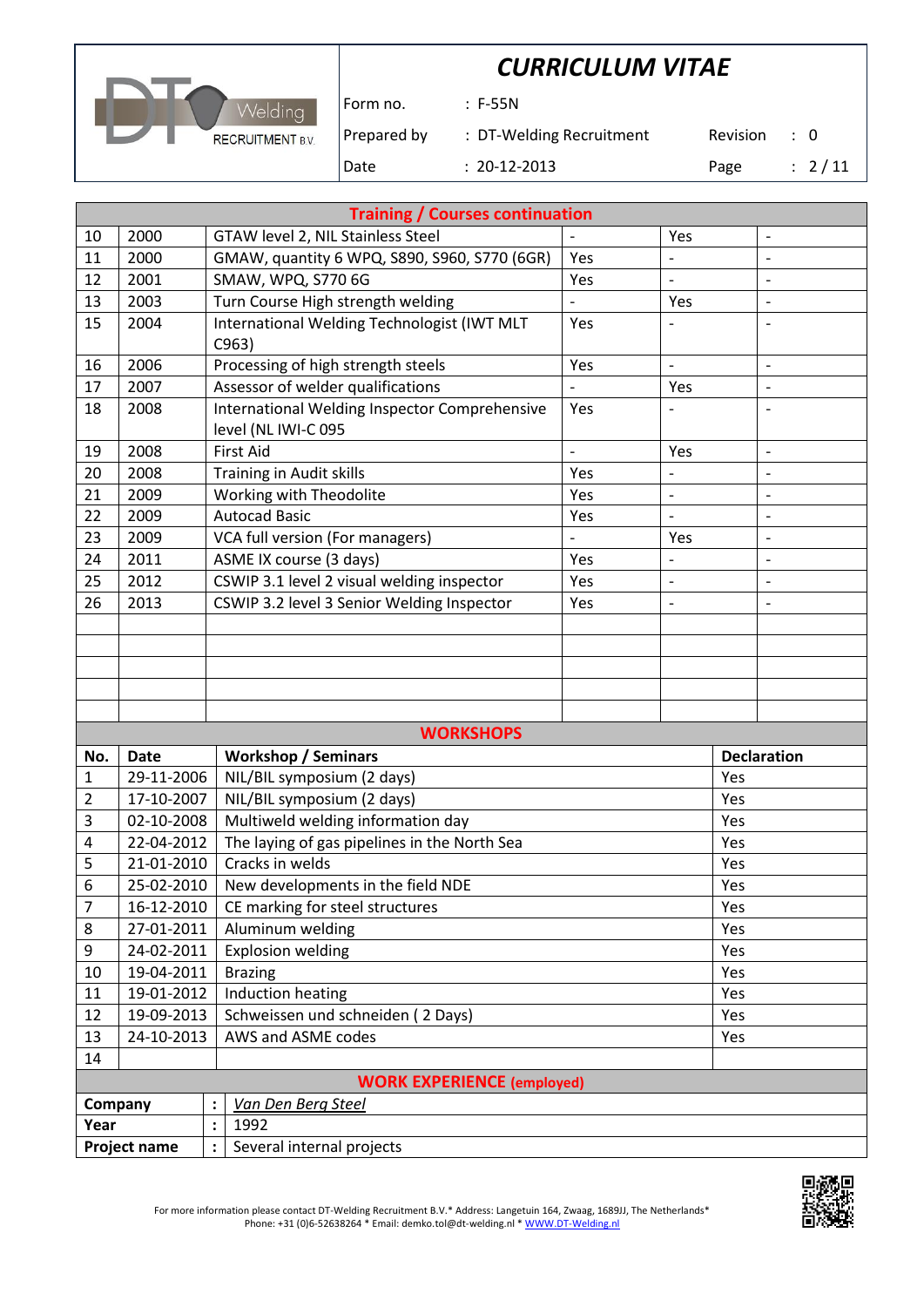



Form no. : F-55N

Prepared by : DT-Welding Recruitment Revision : 0

Date : 20-12-2013 Page : 3/11

|                        | <b>WORK EXPERIENCE (employed) continuation</b> |                                                                                                      |  |  |  |  |  |
|------------------------|------------------------------------------------|------------------------------------------------------------------------------------------------------|--|--|--|--|--|
| Job position           |                                                | <b>Welder and Fitter</b>                                                                             |  |  |  |  |  |
| Job description        | $\ddot{\cdot}$                                 | The welding of various devices serving the earthmoving and compile them. (GMAW)                      |  |  |  |  |  |
|                        |                                                |                                                                                                      |  |  |  |  |  |
| Company                |                                                | Jemo Steels                                                                                          |  |  |  |  |  |
| Year                   |                                                | 1993                                                                                                 |  |  |  |  |  |
| <b>Project name</b>    | $\ddot{\cdot}$                                 | Several internal projects                                                                            |  |  |  |  |  |
| Job position           |                                                | <b>Welder and Fitter</b>                                                                             |  |  |  |  |  |
| Job description        | $\ddot{\cdot}$                                 | The welding of various devices serving the earthmoving and compile them. Materials SS,               |  |  |  |  |  |
|                        |                                                | Steel, Aluminium. Fit-up of pipe connections.(GMAW, GTAW)                                            |  |  |  |  |  |
|                        |                                                |                                                                                                      |  |  |  |  |  |
| Company                |                                                | <b>Nebas Watersport</b>                                                                              |  |  |  |  |  |
| Year                   |                                                | 1993 - 1994                                                                                          |  |  |  |  |  |
| <b>Project name</b>    | $\ddot{\cdot}$                                 | Several internal projects                                                                            |  |  |  |  |  |
| Job position           | $\ddot{\cdot}$                                 | <b>Welder and Fitter</b>                                                                             |  |  |  |  |  |
| Job description        |                                                | Repairs to boats. Materials SS, Steel, Aluminium. (GMAW, GTAW, SMAW)                                 |  |  |  |  |  |
|                        |                                                |                                                                                                      |  |  |  |  |  |
| Company                |                                                | military service                                                                                     |  |  |  |  |  |
| Year                   | $\ddot{\cdot}$                                 | 1994                                                                                                 |  |  |  |  |  |
| <b>Project name</b>    | $\ddot{\cdot}$                                 | Soldier                                                                                              |  |  |  |  |  |
| Job position           |                                                | Monitoring unit                                                                                      |  |  |  |  |  |
| Job description        |                                                | <b>NA</b>                                                                                            |  |  |  |  |  |
|                        |                                                |                                                                                                      |  |  |  |  |  |
| Company                |                                                | <b>Honing Metal</b>                                                                                  |  |  |  |  |  |
| Year                   | $\ddot{\cdot}$                                 | 1995                                                                                                 |  |  |  |  |  |
| Projects               |                                                | Several internal projects                                                                            |  |  |  |  |  |
| Job position           |                                                | <b>Welder and Fitter</b>                                                                             |  |  |  |  |  |
| Job description        | $\ddot{\cdot}$                                 | Welding of various parts receivers for air ducts . Materials SS, Steel, Aluminium.(GMAW              |  |  |  |  |  |
|                        |                                                | and GTAW)                                                                                            |  |  |  |  |  |
|                        |                                                |                                                                                                      |  |  |  |  |  |
| Company                |                                                | Wijneker van Lint                                                                                    |  |  |  |  |  |
| Year                   | $\ddot{\cdot}$                                 | 1996                                                                                                 |  |  |  |  |  |
| <b>Projects</b>        |                                                | Several internal projects                                                                            |  |  |  |  |  |
| Job position           |                                                | <b>Welder and Fitter</b>                                                                             |  |  |  |  |  |
| <b>Job description</b> |                                                | The welding of special constructions. Materials are mild steel.(GMAW and SMAW)                       |  |  |  |  |  |
|                        |                                                |                                                                                                      |  |  |  |  |  |
| Company                |                                                | <b>Rusch Crane repair</b>                                                                            |  |  |  |  |  |
| Year                   | $\vdots$                                       | 1996 to 2006                                                                                         |  |  |  |  |  |
| <b>Projects</b>        |                                                | Several internal projects                                                                            |  |  |  |  |  |
| Job position           |                                                | Certified welder, weld manager, weld coordinator                                                     |  |  |  |  |  |
| Job description        |                                                | The welding of various components such as crane telescopic masts, jib, vakwerkgieken,                |  |  |  |  |  |
|                        |                                                | undercarriages, outriggers, etc. Repairs and new onshore and offshore in the Netherlands and abroad. |  |  |  |  |  |
|                        |                                                | Materials: S355, S690, S890, S960, S1100, RVS, Aluminium etc.                                        |  |  |  |  |  |
|                        |                                                | Weldproces: GTAW, SMAW, GMAW, FCAW, STT lassen, OP. Coaching and training of welder and fitters.     |  |  |  |  |  |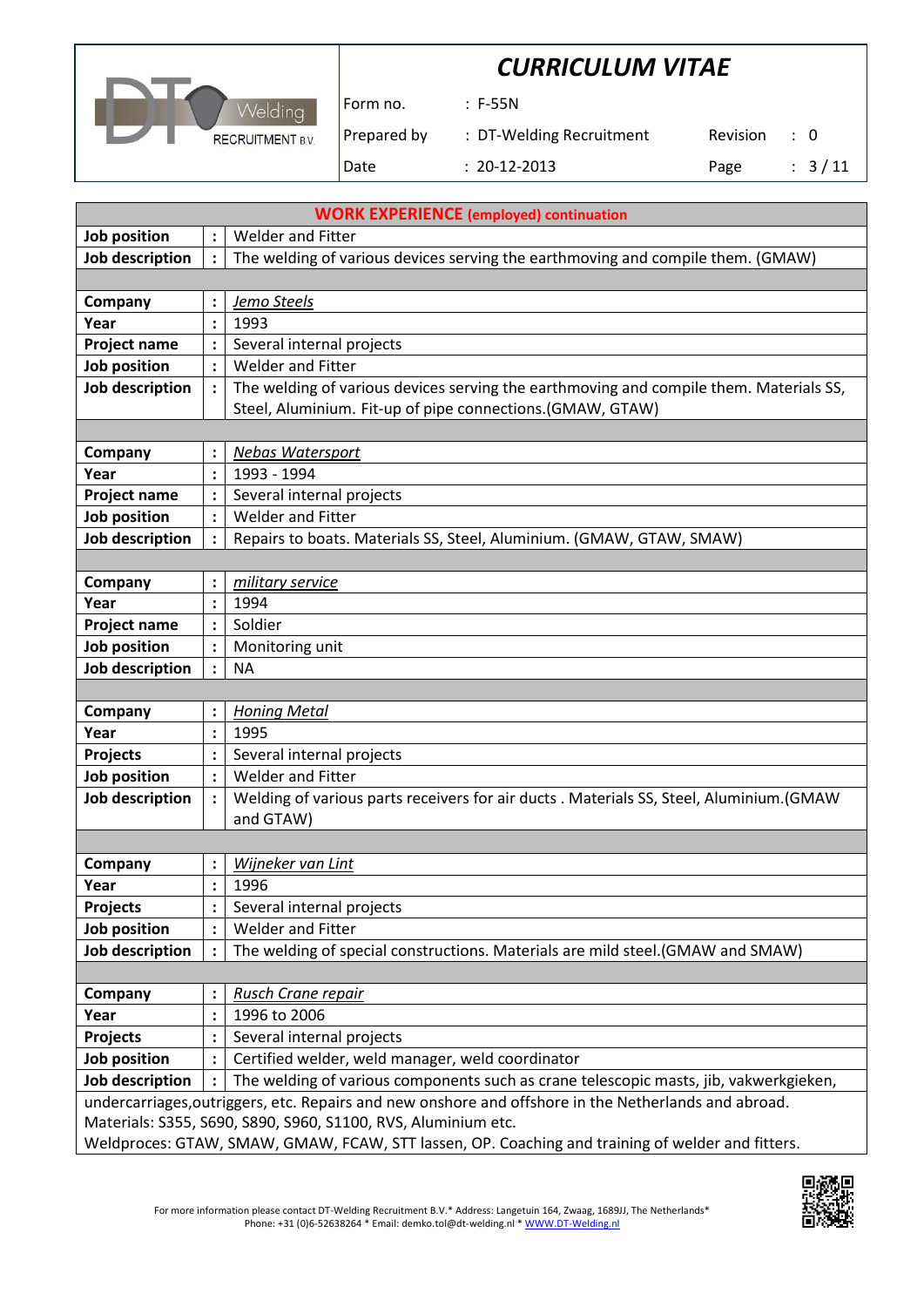

Form no. : F-55N

Prepared by : DT-Welding Recruitment Revision : 0 Date : 20-12-2013 Page : 4/11

**WORK EXPERIENCE (employed) continuation**

Drawn up of WPS-SEN, NDE plans, weldplans and work descriptions. Performance of MT examination. Advise and calculate,perform visual weld inspections, QC tasks, Review material certificates

| Company         | Van der Wel Group (5 offices)                                                              |
|-----------------|--------------------------------------------------------------------------------------------|
| Year            | $2006 - 2010$                                                                              |
| <b>Projects</b> | Several internal projects                                                                  |
| Job position    | Weld coördinator, QA, QC, QSHE coördinator, project manager                                |
| Job description | Supervising, training and certifying all welders of all locations. Supervising of the weld |

**Welding:**Supervising, training and certifying all welders of all locations. Supervising of the weld managers, QC staff and weld inspectors. Qualify of the welding process (GMAW, SMAW, GTAW, TIME welding, STT, SAW in the materials S355, S690, S316, 13Crmo45, rail welding etc.) Renewal / endorsement of all welding

certificates. Preparation of welding, NDT plans and PWHT procedures according customer requirements, standards and/or specifications. (ASME, AWS, DNV C401, EN15614 etc.) Advising of welding / resources / mechanization and novelties of welding area.

**QA:**Perform internal audits on all departments. Responsible for all quality related matters for all sites. Drafting of NCR, supplier evaluation forms, customer satisfaction tracking reports and the creation of Interim receivers for the quality reports. Drafting, processing, handling and record NCR. Maintaining quality control manuals (ISO9001, VCA and Weldbooks). Preparation of all documents according to customer quality requirements (PQP, ITP, progress reports, VOR, TQR, NCR, Lisl etc)

**Project mangement:** procurement of materials, planning, financial, costing, outsourcing work, hiring staff **QC:** Visual inspecting of welding, dimensions and mechanical construction, painting, fit-up check, (Out house and in house)Witnessing of welding, construction, load testing, leak testing, pressure testing, FAT testing procedure create procedures and reports

Preparation procedure of measurements and measurement reports. Giving toolbox, kick off, progress, quality Meetings.Maintaining contacts with independent parties, customers, internal departments

Preparation procedure and create manufacturing record books covering all project-related documents. Preparing of NR13 brazilian record books, instruction manuals, maintenance manuals

**Document Control:** Review all project-related documents and reports. (Client specifications, codes,etc.) Purchase of all weld related parts, equipment and consumables.

| Company                                                                |              | Pomweld weld en cutting technique                                                  |  |
|------------------------------------------------------------------------|--------------|------------------------------------------------------------------------------------|--|
| Year                                                                   |              | 2007 to 2011                                                                       |  |
| <b>Projects</b>                                                        |              | Several internal projects                                                          |  |
| Job position                                                           |              | Teacher / Lecturer                                                                 |  |
| Job description                                                        | $\mathbf{1}$ | Teaching students to NIL 1 u/i 4 weld trainingen in the welding (GTAW, GMAW, SMAW) |  |
| Materials and stainless steel. Providing practical and theory lessons. |              |                                                                                    |  |
|                                                                        |              |                                                                                    |  |

| Company                                                                |  | HRC weld en cutting technique                                                      |  |
|------------------------------------------------------------------------|--|------------------------------------------------------------------------------------|--|
| Year                                                                   |  | 2011 to now                                                                        |  |
| <b>Projects</b>                                                        |  | Several internal projects                                                          |  |
| Job position                                                           |  | Teacher / Lecturer                                                                 |  |
| Job description                                                        |  | Teaching students to NIL 1 u/i 4 weld trainingen in the welding (GTAW, GMAW, SMAW) |  |
| Materials and stainless steel. Providing practical and theory lessons. |  |                                                                                    |  |

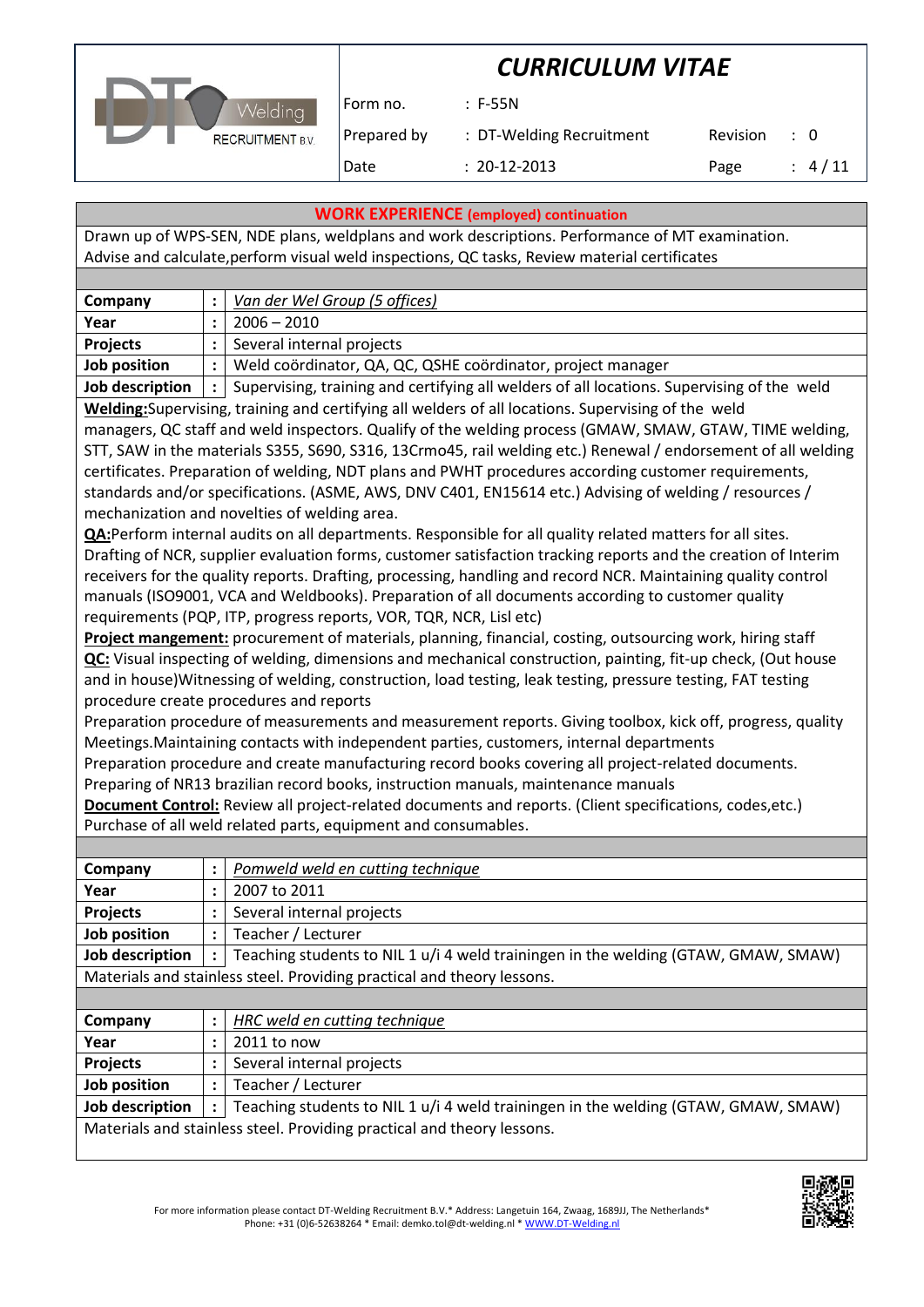

Form no. : F-55N

Prepared by : DT-Welding Recruitment Revision : 0

Date : 20-12-2013 Page : 5/11

| <b>WORK EXPERIENCE (employed) continuation</b> |  |                                                                                |  |  |  |
|------------------------------------------------|--|--------------------------------------------------------------------------------|--|--|--|
| Company                                        |  | Self-employment DT-Welding Weldconsultancy B.V.                                |  |  |  |
| Year                                           |  | 2010                                                                           |  |  |  |
| <b>Projects</b>                                |  | See projects summary                                                           |  |  |  |
| Job position                                   |  | QA, QC, inspections, training, advice, implementation of codes, weld inspector |  |  |  |
| Iah docerintian                                |  |                                                                                |  |  |  |

### **Job description :**

**QA:** Writing procedures for all quality related matters. Supervising weld inspectors, weld coördinatoren, weld managers Establishing PQP, ITP, material specifications, welding specifications, NCR, TQR, VOR, progress reports, all project-related documents. Cooperation / support project manager, egineering, sales department. From customer requirements preparing of, standards, specifications, quality plans, procedures, reports and job descriptions

**QC:** Inspections run both inhouse and Outhouse, onshore and offshore in the Netherlands and abroad. Inspections such as: Fit-up, measurements of mechanical construction, during the welding parameters recording and other technical details that are asked on the WPS-SEN, lasplan, specifications, leak testing, pressure testing, load testing, tilt testing, painting, machining, final acceptance, FAT, SAP, monitoring all project related documents and reports.Implementation of ISO3834, EN1090 or ISO9001

**Weld coördinator / engineer:** Performing all tasks and responsibilities that are set in EN ISO 14731 level RWC level Specifies according to EN1090-2. Extending / endorsement welder certificates.

From the customer's requirements, standards and specifications WPS SEN weldplan, NDE / NDT plan, PWHT procedure, welding descriptions, visual weld inspections, perform inspections according to ITP.

Maintaining contacts with independent parties, customers, internal departments, etc. Prepare / attend toolbox, kick off, progress, quality Meetings. Qualifying welding process (es) underd several standards / additional customer specifications (such as GMAW, SMAW, PAW, SAW, GTAW etc.) Registration of welding parameters with logger and or if applicable, oxygen analyzer.Establishing PQR, WPQ and (P) WPS C-SPEC software under ASME, AWS and EN code. (Weld endorsement lists, summary list) Certification of welders among the various standards and additional customer specifications.

Preparation of manuals / weld books covering all LMK (PQR) and LK (WPQ) certificates and documents. Experience working with, inter alia, Lloyd's, DNV, BV, SGS, ABS (DT-Welding Weldconsultancy BV has a license agreement with DNV) Document Control: Review of all project related documents such as Material certification, as-built, custom reports, WPS-SEN, NDT reports, PWHT reports, painting reports, Weld plans, NDT/NDE plans, PWHT procedure, FAT, SAT, NCR, PQR, WPQ etc. Manufacturing Book: Drafting of the manufacturing book, covering all project-related documents, reports, specifications. Prepare NR13 manufacturing record books (Brazilian) DT-Welding Weldconsultancy B.V. has its own templates and are easy to adapt to customer requirements.Implementation of standards: Implementation of ISO3834, PED, ISO 9001 and EN1090. Drawing up the handbook, covering all the related procedure, documents, forms. Perform Quick Scan and audits.Consultancy in inter alia storage consumables (dryers), storage materials, calibrators and machineryCalibration of welding machines with own logger according applicable standards. Training of welders, fitters: Training of welders and fitters in house or practiceroom that DT-Welding Weldconsultancy B.V. Hireswith all necessary amenities. Training / Certification center for 6GR 6G welders in i.a. materials steel, stainless steel, Duplex. Baseline welders: report with training advice.

Welding: GMAW, FCAW, SMAW, GTAW, STT, TIME, Oxy, SAW, combination welding processes eg GTAW and SMAW. Theory lessons also how to prepare WPS-SEN, course preparation / reading of welding certificates September 2012 3.1 CSWIP level 2 training and certification by DT-Welding Weldconsultancy BV care offered by TWI UK. Collaboration with a group of Welding colleagues so that the flexibility and capability better is and larger projects can be supported in the Netherlands and abroad.(CV colleagues on request) Partnership with QSI Pieper company name called TP QA Support Secondment of OA / QC of welding personnel and welders.

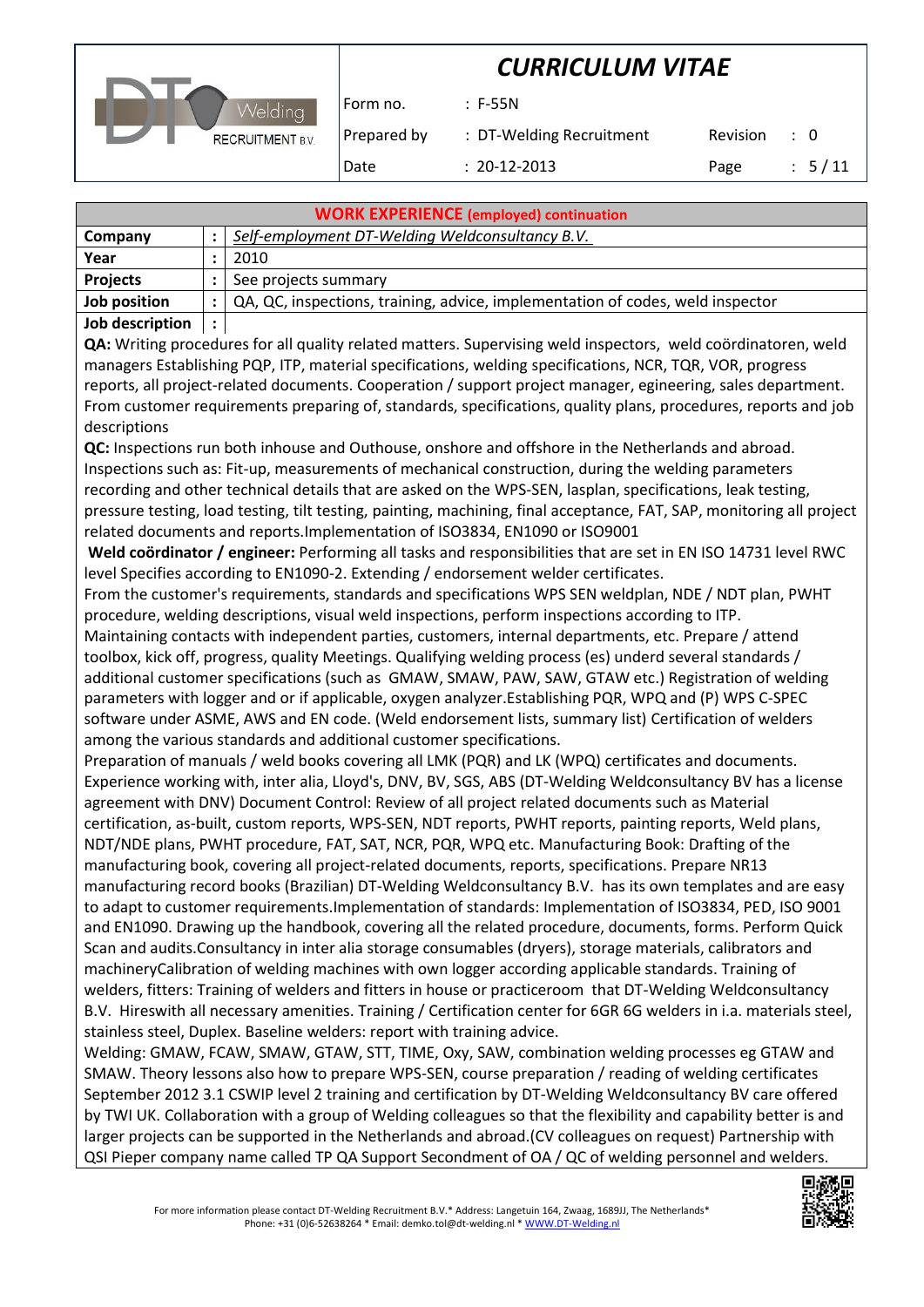

Form no. : F-55N

Prepared by : DT-Welding Recruitment Revision : 0

Date : 20-12-2013 Page : 6/11

| <b>WORK EXPERIENCE (employed) continuation</b>                                                                  |                                                   |                      |                                                                                   |  |  |  |  |
|-----------------------------------------------------------------------------------------------------------------|---------------------------------------------------|----------------------|-----------------------------------------------------------------------------------|--|--|--|--|
| Company                                                                                                         | $\ddot{\phantom{a}}$                              |                      | Self-employment DT-Welding Recruitment B.V.                                       |  |  |  |  |
| Year                                                                                                            | :                                                 | 2012                 |                                                                                   |  |  |  |  |
| <b>Projects</b>                                                                                                 | :                                                 |                      | See projects summary                                                              |  |  |  |  |
| Job position                                                                                                    | $\ddot{\cdot}$                                    |                      | Recruitment of personal                                                           |  |  |  |  |
| Job description                                                                                                 |                                                   |                      | Recruitment of QA, QC, Weld engineers, Visual weld inspectors, managers, welders. |  |  |  |  |
| <b>PROJECTS (DT-Welding Weldconsultancy B.V.)</b>                                                               |                                                   |                      |                                                                                   |  |  |  |  |
| Company                                                                                                         |                                                   | :                    | Gebr. Lighthart Carrosseriebouw                                                   |  |  |  |  |
| <b>Client</b>                                                                                                   |                                                   | $\ddot{\phantom{a}}$ | Total                                                                             |  |  |  |  |
| Project                                                                                                         | Waste oil tanks with skid<br>$\ddot{\phantom{a}}$ |                      |                                                                                   |  |  |  |  |
| Job position<br>QC and weld engineer<br>$\ddot{\cdot}$                                                          |                                                   |                      |                                                                                   |  |  |  |  |
| Code / specification<br>EN13445, EN15614, EN287, Total specification GS-EP-PVV-614 etc.<br>$\ddot{\phantom{a}}$ |                                                   |                      |                                                                                   |  |  |  |  |
| <b>Materials</b>                                                                                                |                                                   | $\ddot{\phantom{a}}$ | S355, SS316, Duplex                                                               |  |  |  |  |
| <b>Inspection Authority</b>                                                                                     |                                                   | $\ddot{\cdot}$       | <b>DNV</b>                                                                        |  |  |  |  |
| .                                                                                                               |                                                   |                      |                                                                                   |  |  |  |  |

**Job description :**

**Welding engineer:** Supervising, training and certifying all welders. Qualify of the welding process (GMAW, PAW, GTAW, STT in the materials S355, S316, Duplex under ASME and EN15614. Renewal / endorsement of all welding certificates. Preparation of welding plans incl. full traceability records, NDT plans according customer requirements and codes), WPS-SEN / pWPS-SEN. Advising of welding / resources / mechanization and novelties of welding area. Prepare repair procedures and plan.

**QC engineer:** Visual inspecting of welding, dimensions and mechanical construction, painting, fit-up check, Witnessing of welding, construction, load testing, leak testing, pressure testing, FAT testing procedure create procedures and reports. Preparation of procedures for dimensional control, ITP, PQP, measurement reports, NCR and TQR reports. Giving toolbox, kick off, progress, quality Meetings. Maintaining contacts with independent parties, customers, internal departments. Preparation procedure and create manufacturing record books covering all project-related documents according Total specification.

| Company                     | ٠         | Holland Shipyards B.V.                |
|-----------------------------|-----------|---------------------------------------|
| <b>Client</b>               | ٠         | Keppel Verolme                        |
| Project                     | :         | Accomodation for platform             |
| Job position                | ٠         | QA / QC engineer and Welding engineer |
| Code / specification        | $\bullet$ | AWS, DVS1702, Client specs.           |
| <b>Materials</b>            | ٠         | S355                                  |
| <b>Inspection Authority</b> | $\bullet$ | SGS                                   |
| المتمثلة ويتلقم والمسالمات  |           |                                       |

**Job description :**

**Welding engineer:** Supervising and certifying all welders. Qualify of the welding process (GMAW, FCAW and SAW in the materials S355 under AWS, DVS1702 and EN15614. Renewal / endorsement of all welding certificates. Preparation of welding plans incl. full traceability records, NDT plans, WPS-SEN / pWPS-SEN. **QC engineer:** Visual inspecting of welding, dimensions and mechanical construction, painting, fit-up check, Witnessing of welding, construction, create procedures and reports. Preparation of procedures for dimensional control, ITP, PQP, measurement reports, NCR and TQR reports. Maintaining contacts with independent parties, customers, internal departments. Preparation procedure and create manufacturing record books covering all project-related documents according client specification.

**QA:** Writing procedures for all quality related matters. Prepare material specifications, welding specifications, NCR, TQR, VOR, progress reports, all project-related

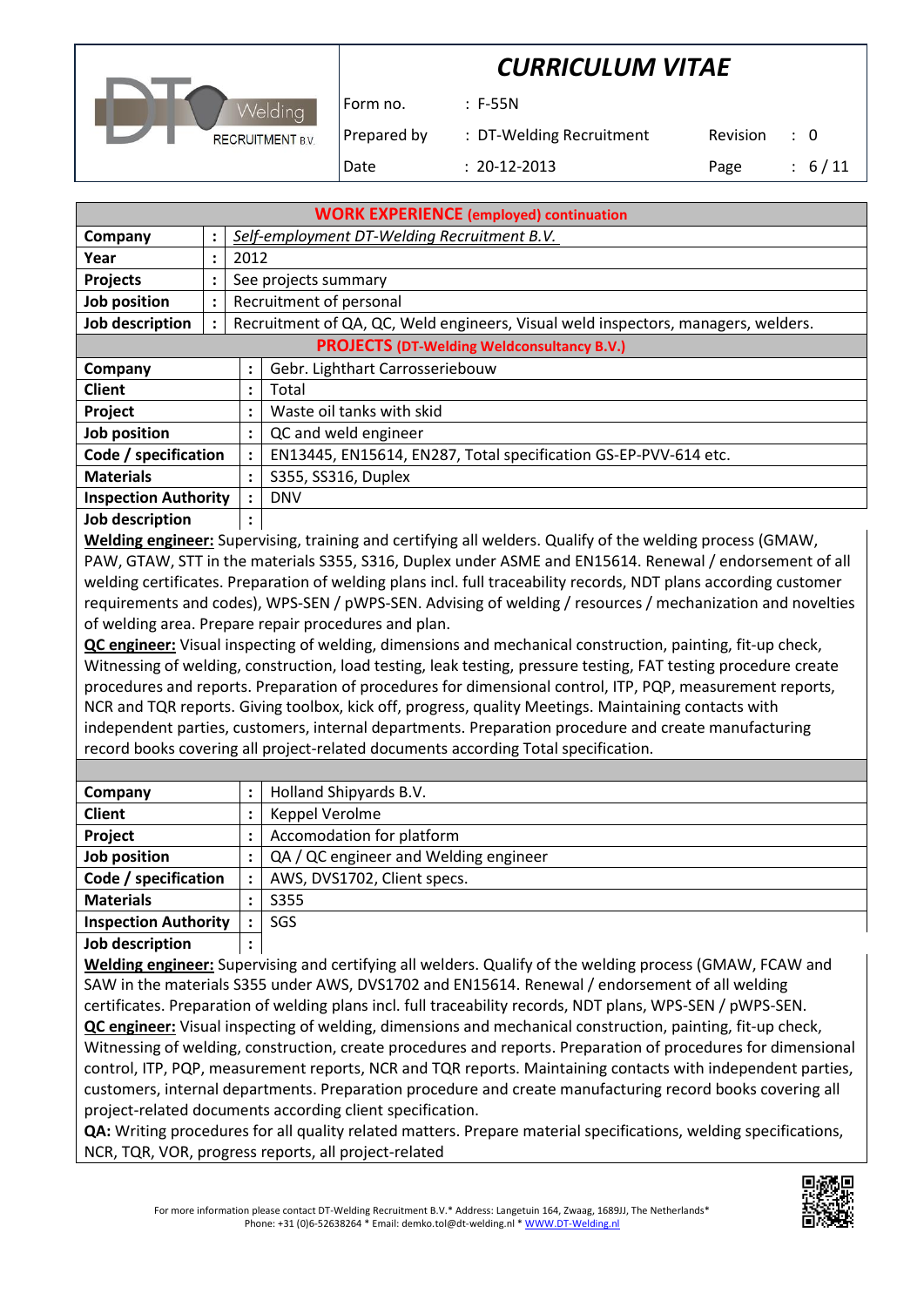



Form no. : F-55N

Prepared by : DT-Welding Recruitment Revision : 0 Date : 20-12-2013 Page : 7/11

#### **PROJECTS (DT-Welding Weldconsultancy B.V.) continuation**

**QA:** documents. Cooperation / support project manager, egineering, sales department. From customer requirements preparing of, standards, specifications, quality plans, procedures, reports and job descriptions.

| Company                     | :         | Sondex B.V.           |
|-----------------------------|-----------|-----------------------|
| <b>Client</b>               | ٠         | SBM Offshore          |
| Project                     | :         | Fresh water generator |
| Job position                |           | QC engineer           |
| Code / specification        | $\bullet$ | <b>ASME</b>           |
| <b>Materials</b>            | $\bullet$ | \$355 and \$\$316     |
| <b>Inspection Authority</b> | $\bullet$ | <b>ABS</b>            |
| Job description             | ٠<br>٠    |                       |

**QC:** Visual inspecting of welding, dimensions and mechanical construction, painting, fit-up check, (Out house and in house)

Witnessing of welding, construction, leak testing, pressure testing, FAT testing. Create procedures and reports. kick off, progress, quality Meetings. Maintaining contacts with independent parties, customers, internal departments. Preparation procedure and create manufacturing record books (MRB) covering all project-related documents according SBM specification(s) (Content MRB 38 chapters). Preparing of NR13 brazilian record books, instruction manuals, maintenance manuals according SBM specifications. Prepare ITP, NCR, TQR, dimensional control records, etc.. Review weldplan, WPS-SEN, ITP, NDT reports, material certificates of subcontractor. Perform audit subcontractor.

| Company                     |                | HMW and VSA                 |
|-----------------------------|----------------|-----------------------------|
| <b>Client</b>               |                | ΝA                          |
| Project                     |                | Implementation of ISO3834-2 |
| Job position                |                | Consultant (QA)             |
| Code / specification        | $\ddot{\cdot}$ | ISO3834-2 and EN15614-1     |
| <b>Materials</b>            |                | S235, S355, Rails A100      |
| <b>Inspection Authority</b> |                | NA. (NIL)                   |
|                             |                |                             |

**Job description :**

Prepare handbook according the ISO3824-2 with the additional procedures according ISO 3834-1 incl. all forms, work descriptions and documents, implementation of the ISO3834, Qualify welders according to EN code. Perform audits, advise on calibration welding equipment.

| Company                                              | SAS Gouda                                                                       |                                        |  |  |
|------------------------------------------------------|---------------------------------------------------------------------------------|----------------------------------------|--|--|
| <b>Client</b>                                        |                                                                                 | Allseas                                |  |  |
| Project                                              |                                                                                 | Winches for the Pieter Schelte project |  |  |
| Job position                                         | QC engineer / inspector location Korea and recruitment personal, weld engineer. |                                        |  |  |
| Code / specification<br><b>AWS D1.1</b><br>$\bullet$ |                                                                                 |                                        |  |  |
|                                                      |                                                                                 |                                        |  |  |
| <b>Materials</b>                                     |                                                                                 | S355, S420, S460                       |  |  |

| Materials                   | ১355, ১420, ১460                                                                                      |
|-----------------------------|-------------------------------------------------------------------------------------------------------|
| <b>Inspection Authority</b> | Llovd's                                                                                               |
| Job description             |                                                                                                       |
|                             | <b>QC engineer:</b> Inspection job for 3 months on location Korea, detach 5 QC engineers on rotation. |

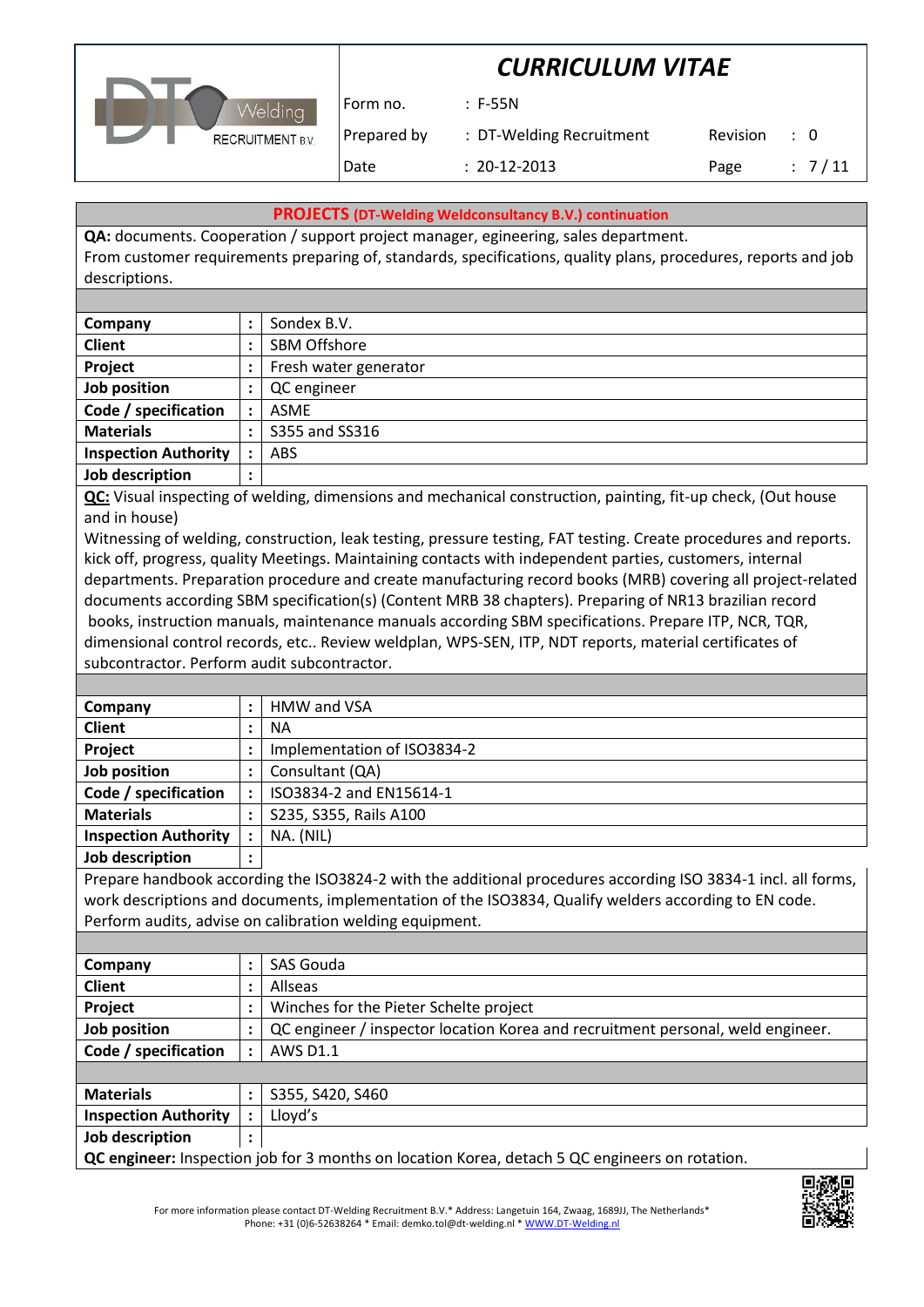

Form no. : F-55N

Prepared by : DT-Welding Recruitment Revision : 0 Date : 20-12-2013 Page : 8/11

**PROJECTS (DT-Welding Weldconsultancy B.V.) continuation**

**QC engineer:** Review manufacturing databook with the complete weldplans, NDT, material certs etc. Witness fit-ups, during welding, and end inspections, FAT inspection. Follow-up all the hold, monitor, witness and review point according the ITP.

**Welding engineer:** Training of welders, qualification of welders, prepare repair procedure, witnessing welding.

| Company                     | :                      | Shell          |
|-----------------------------|------------------------|----------------|
| <b>Client</b>               | $\bullet$              | <b>NA</b>      |
| Project                     | ٠                      | Separator tank |
| Job position                | ٠                      | QC engineer    |
| Code / specification        | $\bullet$              | ASME           |
| <b>Materials</b>            | $\bullet$<br>$\bullet$ | Inconel        |
| <b>Inspection Authority</b> | $\ddot{\cdot}$         | Llolyds        |
| Job description             | ٠<br>٠                 |                |
|                             |                        |                |

**QC engineer:** Inspection job for 1 month on location Oman.

Review weldplans, NDT reports, WPS-SEN, ITP. Witness fit-ups, during welding, and end inspection, machining, dimensional control.Follow-up all the hold, monitor, witness and review point according the ITP

| Company                     | $\bullet$<br>$\blacksquare$ | Sondex B.V.                          |
|-----------------------------|-----------------------------|--------------------------------------|
| <b>Client</b>               | $\bullet$                   | N.a.                                 |
| Project                     | $\bullet$                   | Plate heat exchangers                |
| Job position                |                             | Welding engineer (Location Thailand) |
| Code / specification        | $\bullet$                   | <b>ASME</b>                          |
| <b>Materials</b>            | $\bullet$                   | 254 SMO                              |
| <b>Inspection Authority</b> | $\bullet$                   | Lloyds                               |
| <b>Joh description</b>      |                             |                                      |

**Job description :**

**Welding engineer:** Preparation of repair welding plans incl. full traceability records, NDT plans, WPS-SEN / pWPS-SEN. Monitoring repair welding on-site in Thailand.

| Company                     | Hardeman B.V.<br>: |                                                        |
|-----------------------------|--------------------|--------------------------------------------------------|
| <b>Client</b>               | ٠                  | N.a.                                                   |
| Project                     | :                  | Implementation of EN1090-2                             |
| Job position                | :                  | Consultant (QA)                                        |
| Code / specification        | $\ddot{\cdot}$     | EN1090-2, ISO3834-2 and EN15614-1, EN287-1 / ISO9606-1 |
| <b>Materials</b>            | ٠                  | S235, S355                                             |
| <b>Inspection Authority</b> | $\ddot{\cdot}$     | NA. (TUV)                                              |
| Job description             | :                  | Consultant (QA)                                        |

Prepare handbook according the ISO3834-2 / EN1090-2 with the additional procedures according ISO 3834-1 incl. all forms, work descriptions and documents, implementation of the ISO3834, EN1090, Qualify welders according to EN code and qualify weldproces. Perform audits, advise on calibration welding equipment. Training of work preparers, weld coordinators, visual weld inspectors, welders, drawing department.

| Company        | Allseas Fabrication B.V.                                                                    |
|----------------|---------------------------------------------------------------------------------------------|
| <b>Client</b>  | :   Allseas Engineering B.V., Total, Statoil, Chevron, Maersk, Shell, Apache                |
| <b>Project</b> | :   Parts for Pieter Schelte, Heads for Total, Statoil, Chevron, Maersk, Shell, Apache etc. |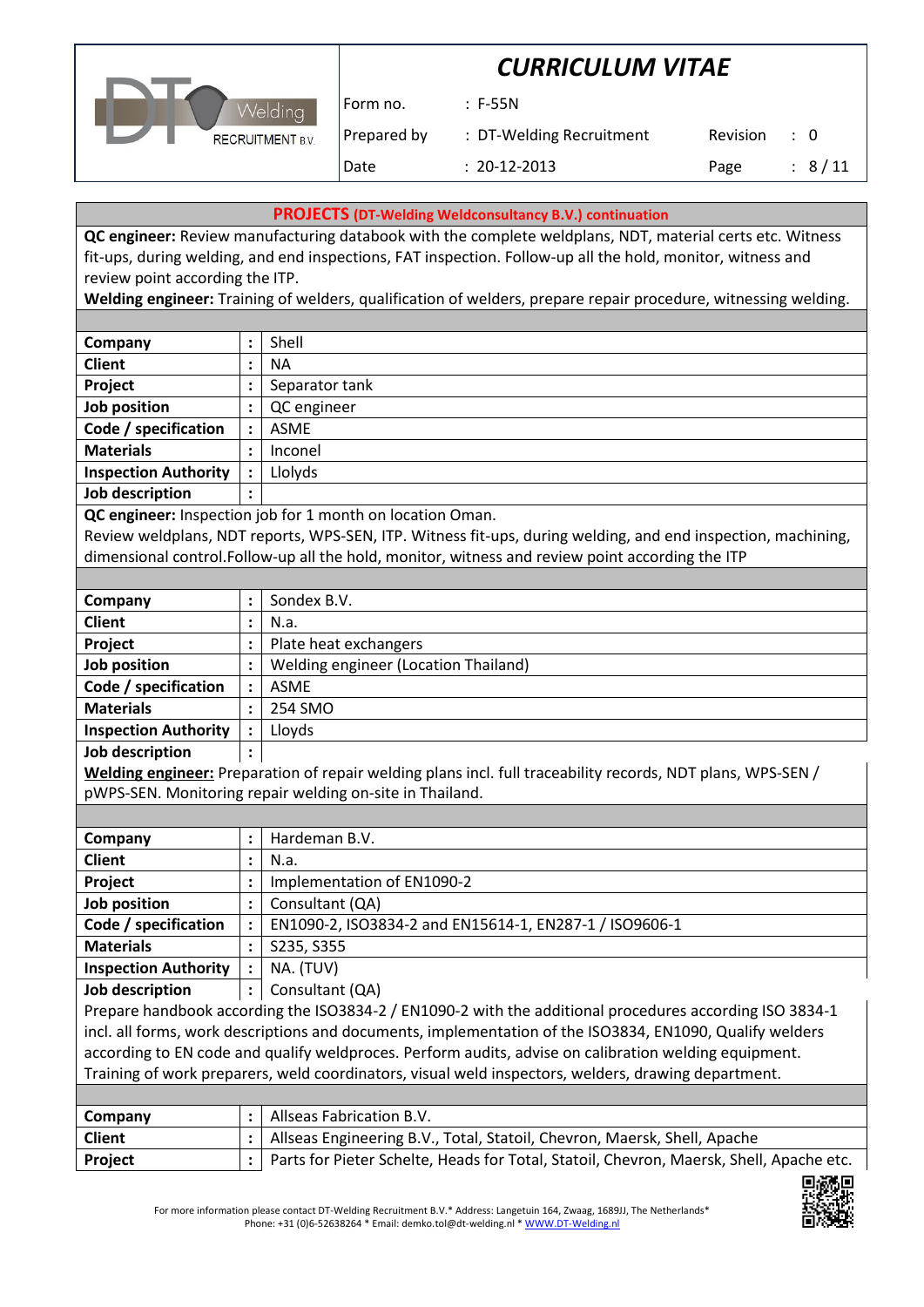

Form no. : F-55N

Prepared by : DT-Welding Recruitment Revision : 0

Date : 20-12-2013 Page : 9/11

| <b>PROJECTS (DT-Welding Weldconsultancy B.V.) continuation</b> |                                                |                                                                            |  |
|----------------------------------------------------------------|------------------------------------------------|----------------------------------------------------------------------------|--|
| Job position                                                   | Head of department QA/QC and welding IJmuiden: |                                                                            |  |
|                                                                |                                                | QA engineer, QC engineer and weld engineer                                 |  |
| Code / specification                                           |                                                | ASME, AWS, EN, DNV specs., Lloyds specs, above client specs.               |  |
| <b>Materials</b>                                               |                                                | S235, S355, S420, S460, SS316, Duplex, Clad pipes, Forgings, 625 materials |  |
| <b>Inspection Authority</b>                                    |                                                | Lloyds, DNV                                                                |  |
| Job description                                                | $\bullet$                                      |                                                                            |  |
|                                                                |                                                |                                                                            |  |

**QA head of department:** Writing procedures for all quality related matters (Prepared complete quality system). Supervising weld inspectors, weld coördinatoren, weld managers Establishing PQP, ITP, material specifications, welding specifications, NCR, TQR, VOR, progress reports, all project-related documents. Cooperation / support project manager, egineering, sales department.From customer requirements preparing of, standards, specifications, quality plans, procedures, reports and job descriptions.Member of task team for Implementation of ISO3834 and ISO9001.

Perform audits @ subcontractors. Kick-off meetings, toolbox meetings. Responisbile for the complete quality. **QC head of department:** Inspections both inhouse and Outhouse, Inspections such as: Fit-up, measurements of mechanical construction, during the welding parameters recording and other technical details that are asked on the WPS-SEN review and prepare lasplan, specifications, leak testing, pressure testing, load testing, tilt testing, painting, machining, final acceptance, FAT, SAP, monitoring all project related documents and reports. Also review complete project packages of subcontractors. Prepare schedule for inspectors.

**Welding engineer:** Supervising and certifying welders. Qualify of the welding process (GMAW, FCAW, GTAW and SAW in the above mentioned materials under all above codes and specifications. Renewal / endorsement of all welding certificates. Preparation of welding plans incl. full traceability records, NDT plans, WPS-SEN / pWPS-SEN. Prepared all the wps-sen for the head projects and Pieter schelte project for in IJmuiden, Qualification on batch materials, qualification of repair, re-repair procedures, branch connections etc. supervise the personnal who performs the qualification on the shop floor.

| Company                     | $\ddot{\phantom{a}}$ | Rush Crane Repair B.V.              |
|-----------------------------|----------------------|-------------------------------------|
| <b>Client</b>               |                      | Several                             |
| Project                     | ٠                    | Several                             |
| Job position                |                      | QC engineer and welding engineer    |
| Code / specification        | $\ddot{\cdot}$       | EN15614, AWS D1.1, ISO9606-1        |
| <b>Materials</b>            | $\ddot{\cdot}$       | S355, S690, S770, S890, S960, S1100 |
| <b>Inspection Authority</b> | $\bullet$            | Lloyds                              |
| Job description             | ٠                    |                                     |

**QC:** Visual inspecting of welding, dimensions and mechanical construction, painting, fit-up check, (Out house and in house)Witnessing of welding, construction, FAT testing. Create procedures and reports.

kick off, progress, quality Meetings. Maintaining contacts with independent parties, customers, internal departments. Preparation procedure and create manufacturing record books (MRB) covering all project-related documents according client specification(s) Prepare ITP, NCR, TQR,etc.

**Welding engineer:** Supervising and certifying welders. Qualify of the welding process (GMAW, FCAW in the above mentioned materials under all above codes and specifications. Renewal / endorsement of all welding certificates. Preparation of welding plans incl. full traceability records, NDT plans, WPS-SEN / pWPS-SEN.

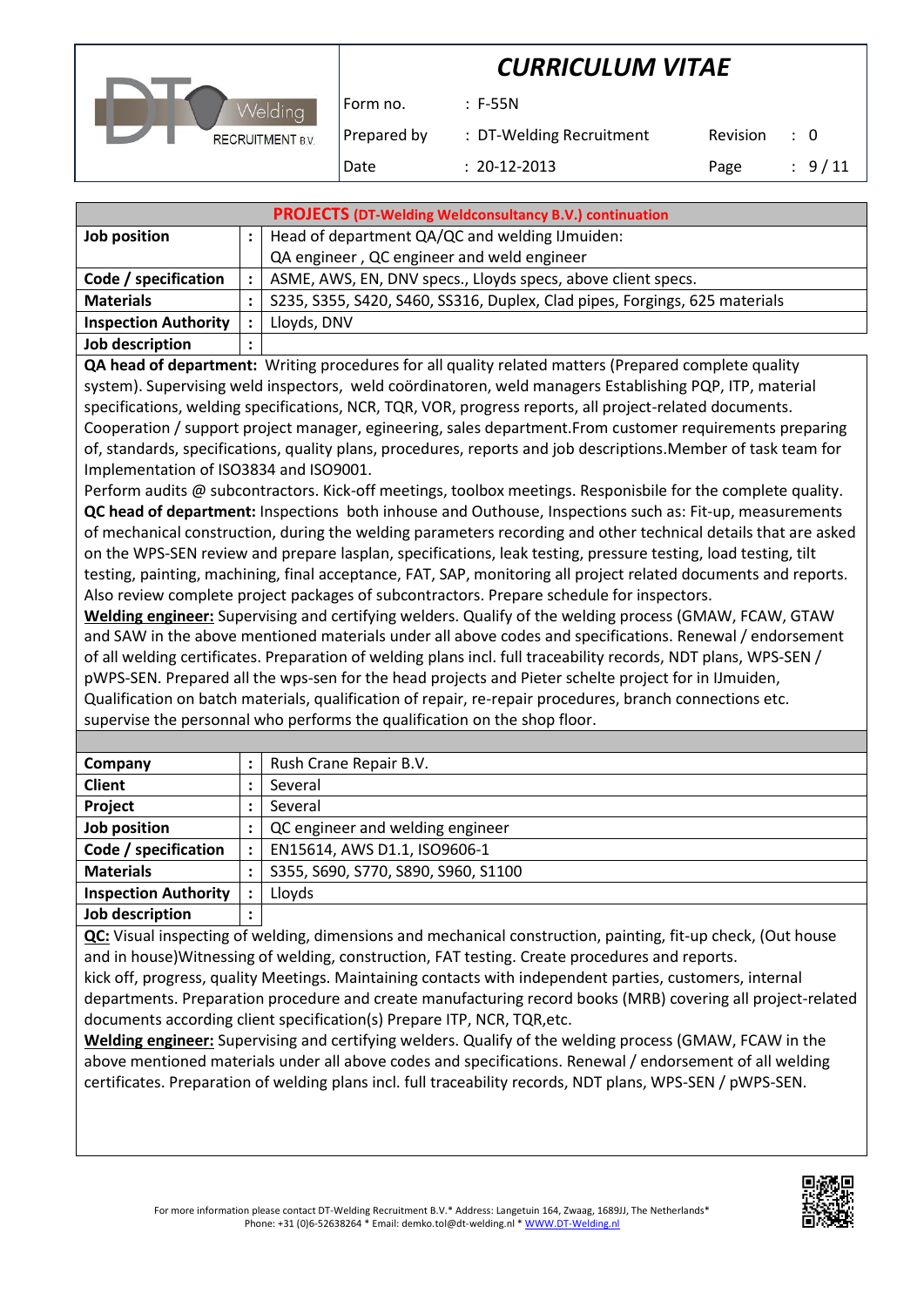

Form no. : F-55N

Prepared by : DT-Welding Recruitment Revision : 0

Date : 20-12-2013 Page : 10 / 11

|                                                                                                                                                                                                                               | <b>PROJECTS (DT-Welding Weldconsultancy B.V.) short and other projects</b> |                                                                |                 |                 |                      |
|-------------------------------------------------------------------------------------------------------------------------------------------------------------------------------------------------------------------------------|----------------------------------------------------------------------------|----------------------------------------------------------------|-----------------|-----------------|----------------------|
|                                                                                                                                                                                                                               |                                                                            |                                                                |                 |                 | Inspection           |
| <b>PROJECTS</b>                                                                                                                                                                                                               | <b>Material</b>                                                            | Code                                                           |                 | authority       |                      |
| GAS rohrleitungbau, as Welding engineer                                                                                                                                                                                       |                                                                            | ASTM grade                                                     | <b>ASME</b>     |                 | Lloyds               |
| Holland Shipyards, as welding and QC engineer                                                                                                                                                                                 |                                                                            | S690                                                           | AWS, Lloyds     |                 | Lloyds               |
| HMW, VSA, Rolas as QC and welding engineer                                                                                                                                                                                    |                                                                            | Several                                                        | EN              |                 |                      |
| SAS Gouda, QC engineer                                                                                                                                                                                                        |                                                                            | Several                                                        | Several         |                 | Several              |
|                                                                                                                                                                                                                               | For more information please contact DT-Welding Weldconsultancy B.V.        |                                                                |                 |                 |                      |
|                                                                                                                                                                                                                               |                                                                            | <b>PROJECTS (employment)</b>                                   |                 |                 |                      |
| Plet Handeling boom                                                                                                                                                                                                           |                                                                            | S690                                                           | <b>AWS D1.1</b> |                 | Lloyds               |
| Several driving systems for FPSO                                                                                                                                                                                              |                                                                            | S355                                                           | AWS             |                 | ABS                  |
| Supports for FPSO                                                                                                                                                                                                             |                                                                            | S355                                                           | AWS, DNV C401   |                 | <b>DNV</b>           |
| Driving system Swivels                                                                                                                                                                                                        |                                                                            | S355                                                           | AWS, DNV C401   |                 | <b>DNV</b>           |
| Heave compensator                                                                                                                                                                                                             |                                                                            | S355                                                           |                 | EN15614-1 / AWS | <b>DNV</b>           |
| Several measuring Sheave                                                                                                                                                                                                      |                                                                            | S355                                                           | EN15614-1       |                 | <b>NA</b>            |
| For gas coolers                                                                                                                                                                                                               |                                                                            | S355                                                           | EN15614-1       |                 | <b>NA</b>            |
| Winch drums and frames                                                                                                                                                                                                        |                                                                            | S355                                                           |                 | AWS, DNV C401   | <b>DNV</b>           |
| <b>Gantry Crane</b>                                                                                                                                                                                                           |                                                                            | S355                                                           | EN15614-1       |                 | <b>NA</b>            |
| Several Pedestals                                                                                                                                                                                                             |                                                                            | S355                                                           | EN15614-1       |                 | <b>DNV</b>           |
| Several carriadge skidding                                                                                                                                                                                                    |                                                                            | S355                                                           |                 | EN15614-1       |                      |
| Several shipping skids for transportation swivels                                                                                                                                                                             |                                                                            | S355                                                           |                 | AWS, DNV C401   | <b>DNV</b>           |
| Several helicopter refueling systems                                                                                                                                                                                          |                                                                            | S355                                                           | EN15614-1       |                 | <b>DNV</b>           |
| Ripper vizor (Zuigmond)                                                                                                                                                                                                       |                                                                            | S355                                                           |                 | AWS, DNV C401   | <b>DNV</b>           |
| <b>Connection frames</b>                                                                                                                                                                                                      |                                                                            | S690                                                           | AWS             |                 |                      |
| Pipe support system                                                                                                                                                                                                           |                                                                            | S355                                                           | AWS             |                 | lloyds<br><b>DNV</b> |
| Frame for double drums                                                                                                                                                                                                        |                                                                            | S355                                                           |                 | EN15614 / AWS   |                      |
|                                                                                                                                                                                                                               |                                                                            | <b>PROJECTS for</b>                                            |                 |                 | lloyds               |
| <b>SBM OFFSHORE</b>                                                                                                                                                                                                           | Mammoet                                                                    | <b>Bobach Nederland</b>                                        |                 | Dutch Space     |                      |
| <b>TATA STEEL</b>                                                                                                                                                                                                             | Ale heavy lift                                                             | Jumbo                                                          |                 | Van Voorde      |                      |
| Kenz Figee                                                                                                                                                                                                                    | Gebr-Ligthart                                                              | Allseas<br><b>SMST</b> designers                               |                 |                 |                      |
| Van Mechelen                                                                                                                                                                                                                  | Mekos                                                                      | Sondex<br>Heerema                                              |                 |                 |                      |
| <b>Boskalis</b>                                                                                                                                                                                                               | Jan de Nul<br><b>SAS Gouda</b>                                             | Rush Crane repair B.V.<br><b>Dutch Space</b><br>Keppel Verolme |                 |                 |                      |
| Noble                                                                                                                                                                                                                         |                                                                            |                                                                | Huisman         |                 |                      |
| Total                                                                                                                                                                                                                         | <b>IHC</b>                                                                 | SIF group<br><b>TWI licensed training center</b>               |                 |                 |                      |
| DT-Welding Weldconsultancy B.V. is an official training center for the complete TWI training program in the                                                                                                                   |                                                                            |                                                                |                 |                 |                      |
| Netherlands, Belgium and Germany.                                                                                                                                                                                             |                                                                            |                                                                |                 |                 |                      |
| For the courses: CSWIP 3.0, 3.1 and 3.2, Plant inspector, QA/QC course, Paint inspector etc.                                                                                                                                  |                                                                            |                                                                |                 |                 |                      |
|                                                                                                                                                                                                                               |                                                                            | <b>EQUIPMENT</b>                                               |                 |                 |                      |
| DT-Welding Weldconsultancy B.V. uses the following own calibrated equipment and software:                                                                                                                                     |                                                                            |                                                                |                 |                 |                      |
| Themperature measurement device with 4 inputs with graphics in excel.<br>barely Tang<br>Datalogger / HKS Weldscanner with t8 / 5 measuring laser printout included in excel.<br>Datalogger ALX I 2x<br>Analox Oxygen analyser |                                                                            |                                                                |                 |                 |                      |

Aero-mat Oxygen measurement equipment L4115

C-spec software for creating PQR, WPQ, WPS under EN, AWS and ASME standards